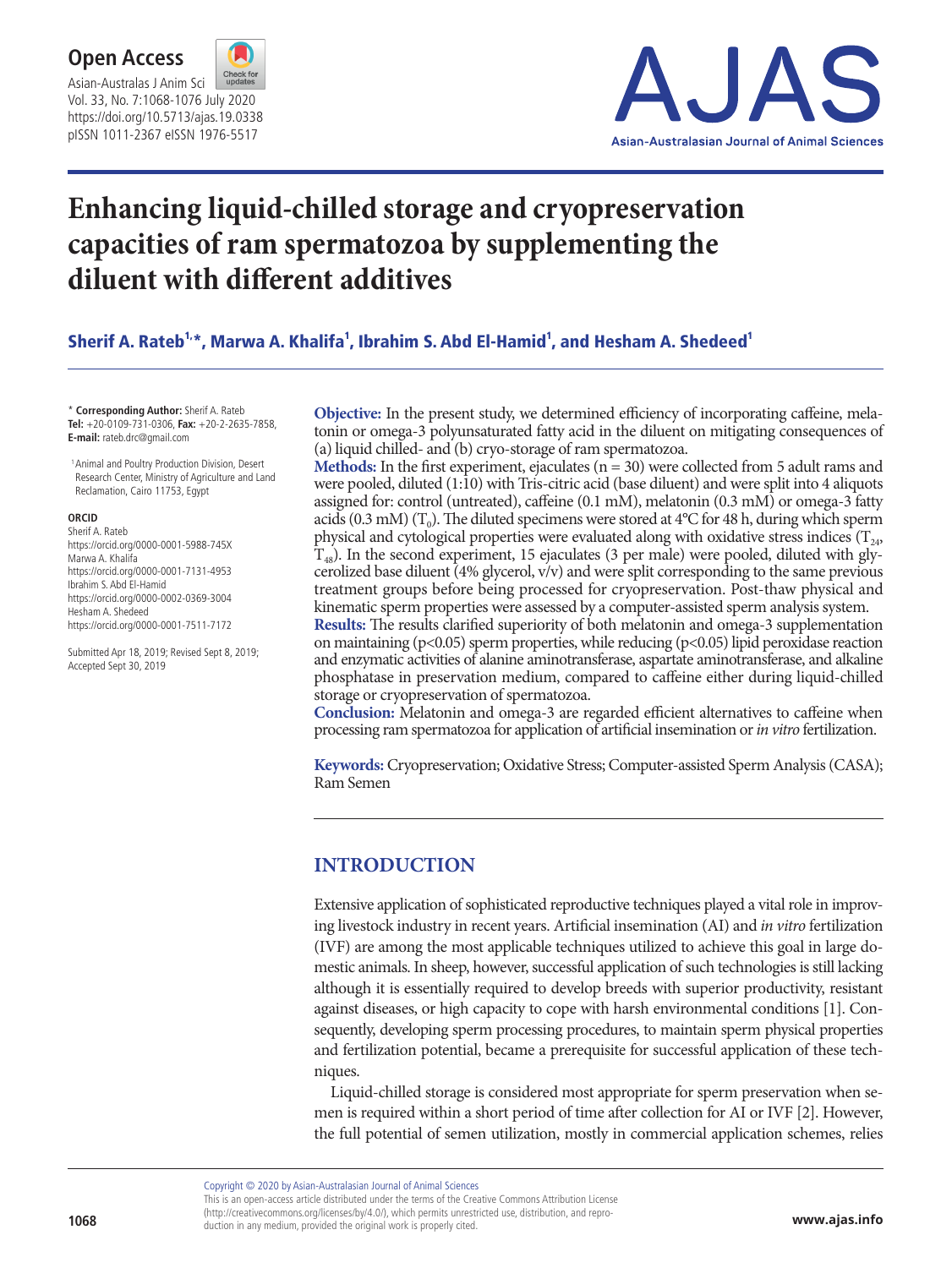on cryopreserved doses [3]. Nonetheless, both sperm preservation techniques have detrimental effects on physical and morphometric properties of spermatozoa and, hence, on sperm fertilizing capacity [4].

Sheep sperm cell membranes contain higher amounts of polyunsaturated fatty acids (PUFAs) than in other species [5]. Therefore, ram spermatozoa are highly susceptible to the oxidative damage that occurs during chilled storage [6] or freezing/thawing cycle of semen [7].

Primarily, the seminal fluid contains a wide spectrum of endogenous enzymatic and non-enzymatic antioxidants that act as free radical scavengers to protect spermatozoa [8]. However, the protective effects of such naturally-existed antioxidants decrease due to dilution of semen for processing [9]. Therefore, studies on inclusion of different antioxidants in sperm preservation medium became in focus of recent fertilityrelated practices. *In vitro* supplementation of melatonin [10], caffeine [11] and *n*-3 PUFAs [12] in the diluent have been reported to improve sperm preservation capacity in buffalos, rams and cow bulls, respectively. However, the degree of improvement varied dramatically among the studies due to species differences, as well as level and type of the supplement.

In the current study, two experiments were conducted to evaluate influence of incorporating melatonin, caffeine or omega-3 PUFAs in the diluent on ameliorating the oxidative stress occurring during liquid chilled and cryo-preservation of ram spermatozoa.

## **MATERIALS AND METHODS**

#### **Ethics statement**

All procedures were conducted conforming to the ISO 9001: 2015 quality management regulations and were approved by the Animal Care and Use Committee of Desert Research Center, Egypt, complying with the guidelines and regulations of the Animal Ethics Committee Institute of the European Parliament for protection of experimental animals (2010/63/EU).

#### **Animals**

This investigation was implemented at the Artificial Insemination Lab., Mariout Research Station (Latitude 31° 00′ N; Longitude 29° 47′ E), Desert Research Center, Egypt. Five sexually mature Barki rams aged 36 to 48 months, and an average body weight of 45.0±2.0 kg, were used during April, 2017. All rams were housed in a fenced stockyard throughout the period of the study, and were allowed a daily grazing period from 0800 to 1400 h. Thereafter, they were fed a concentrate mixture according to their protein and energy requirements [13]. Egyptian clover, *Trifolium alexandrinum*, hay was provided *ad libitum*, and fresh water was presented once daily after returning from the pasture. Before executing the experiment, all rams were clinically examined and were found free of disease or reproductive disorders.

#### **Liquid-chilled storage medium (base diluent)**

A Tris-citric acid egg yolk base diluent was prepared for liquidchilled storage of ram spermatozoa as previously reported [14]. The diluent was clarified from egg yolk particles by centrifugation at 2,400 g for 15 min and aspiration of the clear supernatant. The clarified base diluent was prepared 24 h prior to each collection session and was stored at 4°C until use.

#### **Semen collection**

Semen was collected 3 times weekly at 0700 h by an artificial vagina. Collection tubes with modified plastic water jackets were used to maintain the ejaculates at 37°C during the collection sessions. Soon after collection, each raw ejaculate was transported to the laboratory, directly adjacent to the collection area, and was immediately evaluated for sperm physical and morphometric traits.

#### **Raw ejaculates assessment and pooling**

The raw ejaculates were kept in a warm water bath adjusted at 37°C throughout the assessment. Ejaculate volume (mL) was recorded using the graded collection tubes. The pH, sperm concentration ( $\times 10^6$ /mL), mass motility score (5 = highly motile,  $0 =$  immotile), progressive motility  $(\%)$ , viability  $(\%)$ , normal sperm (%), and intact acrosome (%) were also analyzed for each raw ejaculate. Accordingly, adequate ejaculates of each collection session from the same rams were pooled. Mean values of the aforementioned criteria in raw-pooled ejaculates, throughout the period of the study, are displayed in Table 1.

#### **Experimental design**

*Effects on oxidative status and liquid-chilled storage capacity of spermatozoa*: In this experiment, 30 ejaculates were obtained from the 5 rams, 6 ejaculates each, and ejaculates of each collection session were pooled and diluted (1:10) with the clarified base diluent. The diluted specimens were further split into 4 aliquots. The first aliquot served as control (un-

Table 1. Physical and morphometric properties of raw ram ejaculates (mean± standard error of the mean)

| Parameter                                           |                    |
|-----------------------------------------------------|--------------------|
| Volume (mL)                                         | $0.80 \pm 0.04$    |
| рH                                                  | $7.2 + 0.1$        |
| Sperm concentration ( $\times$ 10 <sup>6</sup> /mL) | $2,335.6 \pm 22.5$ |
| Mass motility score $(5-0)^{1}$                     | $4.28 \pm 0.06$    |
| Progressive motility (%)                            | $92.5 \pm 0.6$     |
| Live sperm $(\% )$                                  | $89.9 \pm 1.2$     |
| Normal sperm (%)                                    | $90.5 \pm 0.6$     |
| Intact acrosome (%)                                 | $90.1 \pm 0.9$     |

 $1)$  Mass motility score: 5, highly motile; 0, immotile.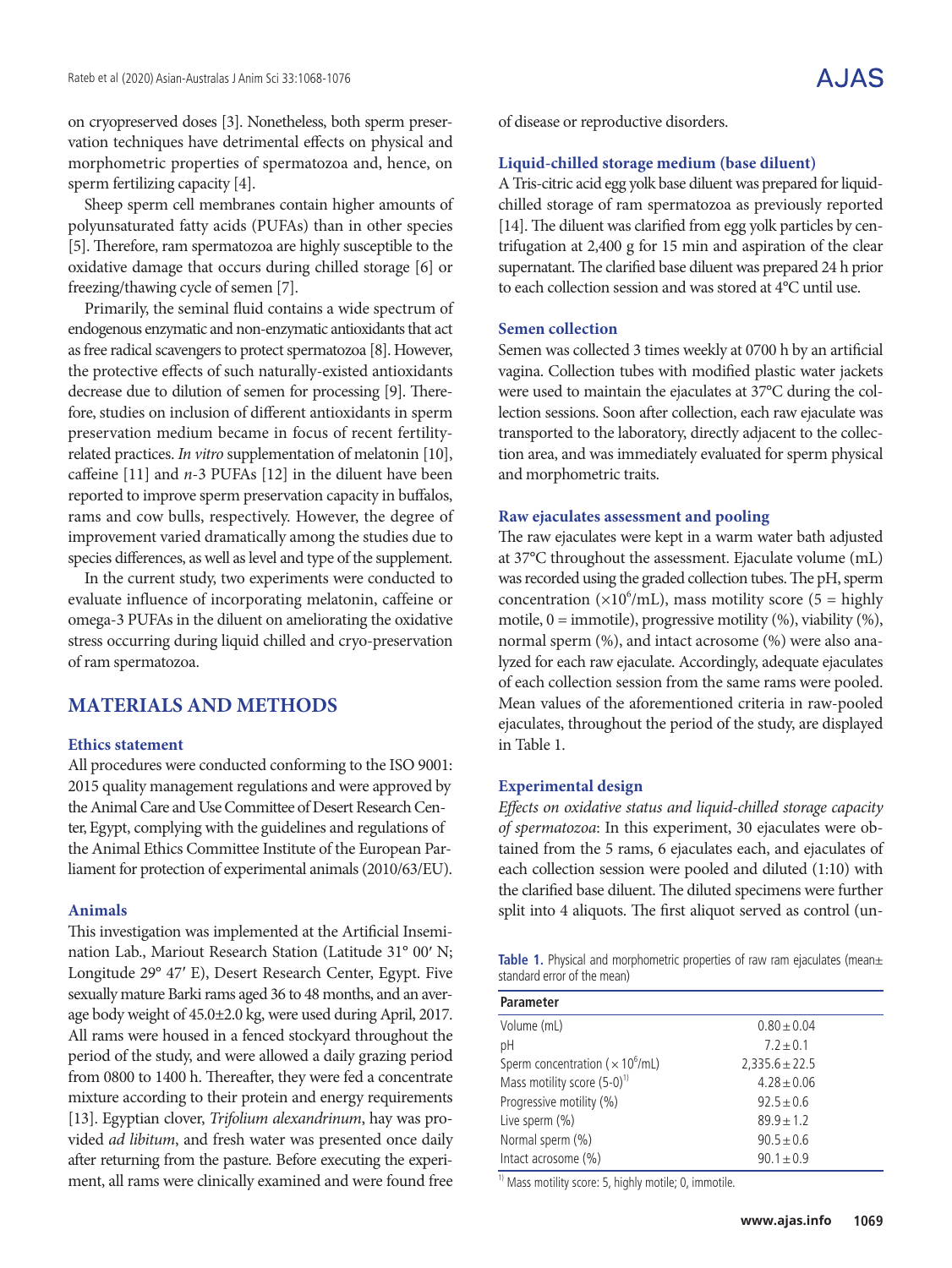# **AJAS**

treated), whereas the other three aliquots were supplemented either with 0.1 mM caffeine (1,3,7-trimethylxanthine, Sigma-Aldrich, Shanghai, China, Cat. no. 1001176428) [15], 0.3 mM melatonin (N-Acetyl-5-methoxytryptamine, Sigma-Aldrich, St. Louis, MO, USA; Cat. no. M5250) [16] or 0.3 mM omega-3 PUFAs (Trimegavitals, Modern Health Lab. LLC, Berdsk, Russia) [14]. The later adjunct consisted of 52.6% eicosapentaenoic acid (1.65 mmol/L EPA, 20:5 *n*-3), 26.3% docosahexaenoic acid (0.76 mmol/L DHA, 22:6 *n*-3) and 21.1% α-linolenic acid (0.72 mmol/L ALA, 18:3 *n*-3). The omega-3 oil was emulsified in the egg yolk-containing base diluent and was vortexed for 2 min prior to the dilution process assuring that the oil was properly mixed with the medium. Immediately after dilution  $(T_0)$  all specimens were transported to a cooling cabinet (4°C) and were stored for 48 h, during which sperm physical and morphometric properties were evaluated along with oxidative stress indices at 24 h interval  $(T_{24}, T_{48})$ .

#### **Semen assessment**

Total sperm motility (%) was evaluated using a phase-contrast microscope (Leica Inc., Wetzlar, Germany) at 40× magnification, whereas viability was assessed by eosin-nigrosin differential staining technique at 1,000× magnification. Romanowski's triple-stain method (DIFF-QUICK III, Vertex, Cairo, Egypt) was used to evaluate primary and secondary sperm abnormalities, as well as acrosomal cap integrity. Smears preparation and staining processes were performed as per the manufacturer's instructions, and stained smears were evaluated by a phase-contrast microscope at 1,000× magnification. The functional integrity of sperm plasma membrane was determined by the hypo-osmotic swelling (HOS) test [17], where at least 200 sperm were evaluated at  $40\times$  magnification.

### **Determination of oxidative stress indices and enzymatic activities**

A portion of each semen group (2 mL) was aspirated and centrifuged (1,000 g for 10 min) at times parallel to those of sperm assessment ( $T_0$ ,  $T_{24}$ , and  $T_{48}$ ). The aspirated supernatant was stored at –20°C until oxidative stress indices and enzymatic activities were analyzed. The changes in total antioxidant capacity (TAC), malondialdehyde acetate (MDA) concentration, reduction of the resazurin dye test (RRT) and alkaline phosphatase (ALP) activity were analyzed by colorimetric kits (Biodiagnostic, Cairo, Egypt). Alanine aminotransferase (ALT) and aspartate aminotransferase (AST) concentrations were analyzed colorimetrically by kits obtained from Spectrum, Egypt. All procedures were conducted according to the manufacturers' instructions.

#### **Effects on cryopreservation capacity of ram spermatozoa**

*Cryopreservation medium and semen processing*: After centrifugation and clarification as illustrated previously, the base diluent was supplemented with 2% glycerol at 37°C, and was split into 4 aliquots representing the same previously mentioned additives. Another fifteen ejaculates were collected from the same 5 rams, in 3 collection sessions, and, similar to that of experiment 1, ejaculates of each collection session were pooled and diluted (1:10) with the glycerolized base diluent (portion-A,  $T_0$ ). All specimens were equilibrated for 3 h at 4°C. Thereafter, a second aliquot of chilled-glycerolized diluent (portion-B,  $T_3$ ) was added to portion-A to reach a final concentration of 4% glycerol in whole medium. Afterwards, the specimens were equilibrated for another 2 h at  $4^{\circ}C(T_5)$ before being packed in 0.5 mm French straws (200×10<sup>6</sup> sperm/ straw) using a mini-tübe filling and sealing machine (Model 133, Mini-tübe, Germany). The straws were placed in a minitübe biological freezer, and were exposed to nitrogen vapor (–80°C) for 10 min before being immersed in liquid nitrogen. The frozen straws were stored under liquid nitrogen surface (–196°C) until physical and kinematic properties of spermatozoa were analyzed by a computer-assisted sperm analysis (CASA) system.

### **Computer-assisted sperm analysis**

The frozen straws (5 per group) were thawed in a programmable thawing device (Mini-tübe GmbH, Tiefenbach, Germany) adjusted at 38°C for 40 seconds. Immediately after thawing, each sample was evaluated for sperm physical and kinematic criteria using a computer-assisted sperm analysis system (Mira-9000, Mira Lab, Cairo, Egypt). The system was designed to follow the world health organization strict criteria of human semen [18]. Prior to assessment, the system was calibrated for normal ram sperm morphometric properties and motility pattern. A minimum of 200 sperm, from 10 random bright fields, was evaluated at 500× magnification for total sperm motility (%), rapid (Class-A) and regular (Class-B) progressive motility (%), non-progressive motility (Class-C, %), immotile sperm (Class-D, %) and viability (%). Sperm kinematics in terms of straight line velocity (VSL, μm/s), curvilinear velocity (VCL, μm/s), average path velocity (VAP, μm/s), amplitude of lateral head displacement (ALH, μm), wobble movement coefficient (WOB, %), linearity (LIN, %), and straightness (STR, %) were also assessed.

#### **Statistical analyses**

The data was checked by Shapiro-Wilk's test and were found fitting the normal distribution. Mean values of pooled (raw) sperm properties were obtained by simple t-test. The changes in the same sperm criteria, as well as oxidative stress indices and enzymatic activities, in liquid-chilled specimens were analyzed by repeated measures analysis of variance (ANOVA) where the fixed effects of treatment, time  $(T_0, T_{24}, \text{ and } T_{48})$ and treatment by time interaction were determined. Furthermore, one-way ANOVA (F test) was used to compare CASA-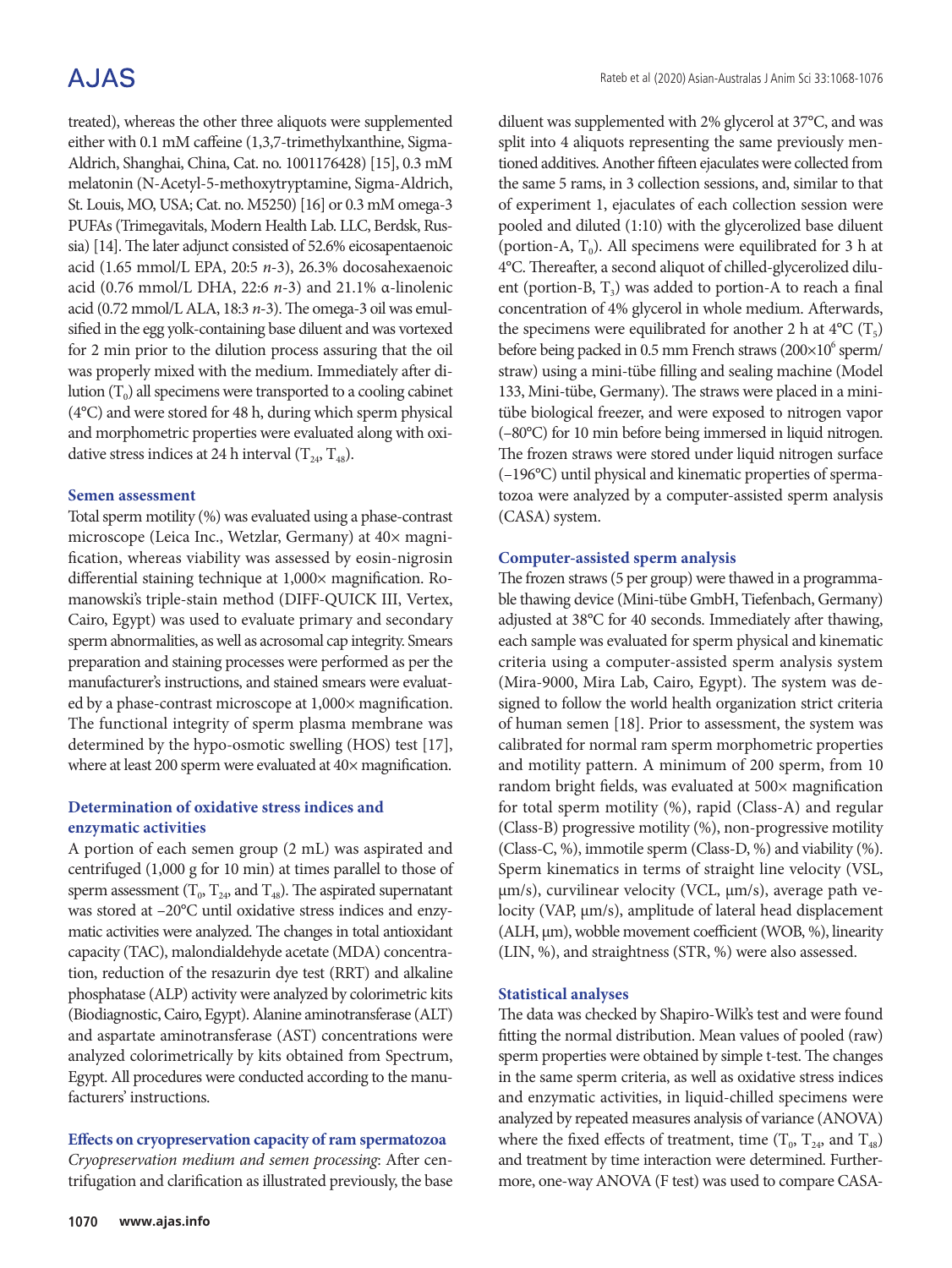derived physical and kinematic sperm properties among control and treated groups. The statistical significance threshold was set at 5% and the differences between means were detected by Tukey's post-hoc test. The data were analyzed using IBM-SPSS statistics program for windows [19]. The results are expressed as means±standard error of mean.

# **RESULTS**

### **Effects on liquid-chilled storage capacity of ram spermatozoa**

The results showed that the percent of progressive motility decreased (p<0.05) over time of storage in all groups. However, at  $T_{48}$ , both melatonin- and omega 3- supplemented groups recorded the highest (p<0.05) values of progressive motility (%) compared to control and caffeine-supplemented specimens (Table 2). A similar trend was also observed in both percentages of live and normal spermatozoa (Table 2). On the other hand, no significant difference was observed in the percent of primary sperm abnormalities among control and treated groups over the storage period. However, the percent of secondary sperm abnormalities were higher (p<0.05) in control and caffeine-supplemented groups at T48 compared to melatonin- and omega 3-supplemented groups (Table 2). It is worth mentioning that the observed secondary abnormalities comprised presence of distal/translocating cytoplasmic droplets with subsequent tail opening and/or defective tails (bent, folded, or coiled tails). Contrarily, at  $T_{48}$  of storage, the intact acrosome percent was significantly lower ( $p$ <0.05) in control and caffeine-treated groups, compared to those supplemented with melatonin or omega 3. In the meantime, the control group recorded the lowest  $(p<0.05)$  percent of intact sperm cell membrane, as determined by HOS test, compared to all supplemented groups (Table 2).

## **Effects on oxidative status during 48 h of liquid-chilled storage**

The levels of TAC in preservation medium decreased significantly (p<0.05) in both control and caffeine-treated semen over time of storage, reaching the lowest  $(p<0.05)$  values at T48 compared to other supplemented specimens (Table 3). Contrariwise, MDA concentration increased  $(p<0.05)$  in the control group and reached the highest (p<0.05) level at  $T_{48}$ compared to all treated groups (Table 3). No significant difference was observed in reduction of RRT among control and treated specimens over time of storage (Table 3). On the other hand, enzymatic activities of ALT, AST, and ALP in preservation medium increased significantly  $(p<0.05)$  in the control group over the 48 h preservation period recording the highest ( $p$ <0.05) activities at  $T_{48}$  compared to all treated specimens

**Table 2.** Effect of supplementing sperm preservation medium with different additives on physical and morphometric properties of ram spermatozoa during 48 h of liquidchilled storage at 4°C (mean±standard error of the mean)

| <b>Parameter</b>            | <b>Preservation time</b> | Additive incorporated in medium |                               |                               |                               |
|-----------------------------|--------------------------|---------------------------------|-------------------------------|-------------------------------|-------------------------------|
|                             | (h)                      | Control                         | Caffeine (0.1 mM)             | Melatonin (0.3 mM)            | Omega-3 (0.3 mM)              |
| Progressive motility (%)    | $\theta$                 | $84.0 \pm 2.2^{b,A}$            | $91.7 \pm 1.7^{a,A}$          | $91.0 \pm 1.2$ <sup>a,A</sup> | $93.0 \pm 0.8$ <sup>a,A</sup> |
|                             | 24                       | $70.0 \pm 1.0^{c,B}$            | $70.8 \pm 2.0^{c, B}$         | $79.5 \pm 1.3^{b,B}$          | $86.5 \pm 1.3^{a,AB}$         |
|                             | 48                       | $49.0 \pm 3.1^{b,C}$            | $50.8 \pm 4.3^{b,C}$          | $75.5 \pm 3.1^{\text{a,B}}$   | $79.5 \pm 1.5^{a,B}$          |
| Viability (%)               | 0                        | $89.1 \pm 1.3^{b,A}$            | $78.2 \pm 2.1$ <sup>c/A</sup> | 94.4 ± $0.7^{\text{a,A}}$     | $93.2 \pm 0.4^{a,A}$          |
|                             | 24                       | $72.8 \pm 0.6$ <sup>c,B</sup>   | $77.1 \pm 1.9^{b,A}$          | $86.1 \pm 0.3^{a,B}$          | $84.3 \pm 2.9^{a,B}$          |
|                             | 48                       | $61.4 \pm 0.4$ <sup>c,C</sup>   | $69.7 \pm 2.4^{b,B}$          | $85.4 \pm 0.3^{a,B}$          | $81.6 \pm 2.7$ <sup>a,B</sup> |
| Normal sperm (%)            | $\theta$                 | $85.0 \pm 0.4$ <sup>A</sup>     | $90.3 \pm 1.1^{\circ}$        | $87.1 \pm 0.6^{\circ}$        | $88.2 \pm 0.6^{\circ}$        |
|                             | 24                       | $71.0 \pm 0.3^{\text{c,B}}$     | $81.5 \pm 0.4^{b, B}$         | $84.7 \pm 1.1^{a,AB}$         | $86.1 \pm 1.9^{a,AB}$         |
|                             | 48                       | $66.8 \pm 0.4$ <sup>c,C</sup>   | $72.8 \pm 0.9^{b,C}$          | $80.6 \pm 1.5^{ab, B}$        | $82.0 \pm 2.5^{a,B}$          |
| Primary abnormalities (%)   | $\theta$                 | $2.10 \pm 0.2$                  | $2.50 + 0.2$                  | $2.80 \pm 0.3$                | $2.90 + 0.4$                  |
|                             | 24                       | $2.50 \pm 0.2$                  | $2.60 \pm 0.2$                | $3.00 \pm 0.2$                | $2.90 \pm 0.3$                |
|                             | 48                       | $3.70 \pm 0.4$                  | $2.50 \pm 0.2$                | $3.50 \pm 0.6$                | $2.50 \pm 0.3$                |
| Secondary abnormalities (%) | $\overline{0}$           | $12.9 \pm 0.3^8$                | $7.20 \pm 1.0^{\circ}$        | $10.1 \pm 0.6^8$              | $8.90 \pm 0.6^8$              |
|                             | 24                       | $26.5 \pm 0.4^{a,A}$            | $15.9 \pm 0.4^{b, B}$         | $12.3 \pm 1.2^{b,AB}$         | $11.0 \pm 1.8^{c,AB}$         |
|                             | 48                       | $29.5 \pm 0.4^{a,A}$            | $24.7 \pm 0.8$ <sup>a,A</sup> | $15.9 \pm 1.0^{b,A}$          | $15.5 \pm 2.3^{b,A}$          |
| Intact acrosome (%)         | $\theta$                 | $87.1 \pm 0.9$ <sup>A</sup>     | $91.5 \pm 1.3^{\circ}$        | $91.5 \pm 0.7$ <sup>A</sup>   | $93.6 \pm 0.8$ <sup>A</sup>   |
|                             | 24                       | $66.8 \pm 0.7^{b, B}$           | $87.7 \pm 2.3$ <sup>a,A</sup> | $84.1 \pm 1.3^{a,AB}$         | $85.9 \pm 3.7^{a,AB}$         |
|                             | 48                       | $34.0 \pm 0.9$ <sup>c,C</sup>   | $69.9 \pm 2.0^{b, B}$         | $79.0 \pm 1.6^{ab, B}$        | $81.5 \pm 6.3^{a,B}$          |
| Intact cell membrane (%)    | $\theta$                 | $88.5 \pm 0.2^{\text{A}}$       | $79.7 \pm 1.7^{\circ}$        | $91.4 \pm 1.2^{\text{A}}$     | $83.3 \pm 0.3^{\text{A}}$     |
|                             | 24                       | $63.1 \pm 1.2^{b,B}$            | $63.0 \pm 1.7^{b,B}$          | $74.9 \pm 1.1^{a,B}$          | $74.3 \pm 3.6^{a,B}$          |
|                             | 48                       | $27.3 \pm 1.2^{b,C}$            | $55.8 \pm 2.2$ <sup>a,C</sup> | $64.4 \pm 1.5$ <sup>a,C</sup> | 59.1 $\pm$ 5.3 <sup>a,C</sup> |

 $a-c$  Letters among groups in the same row differ significantly (p < 0.05).

 $A-C$  Letters in the same column within each parameter differ significantly (p < 0.05).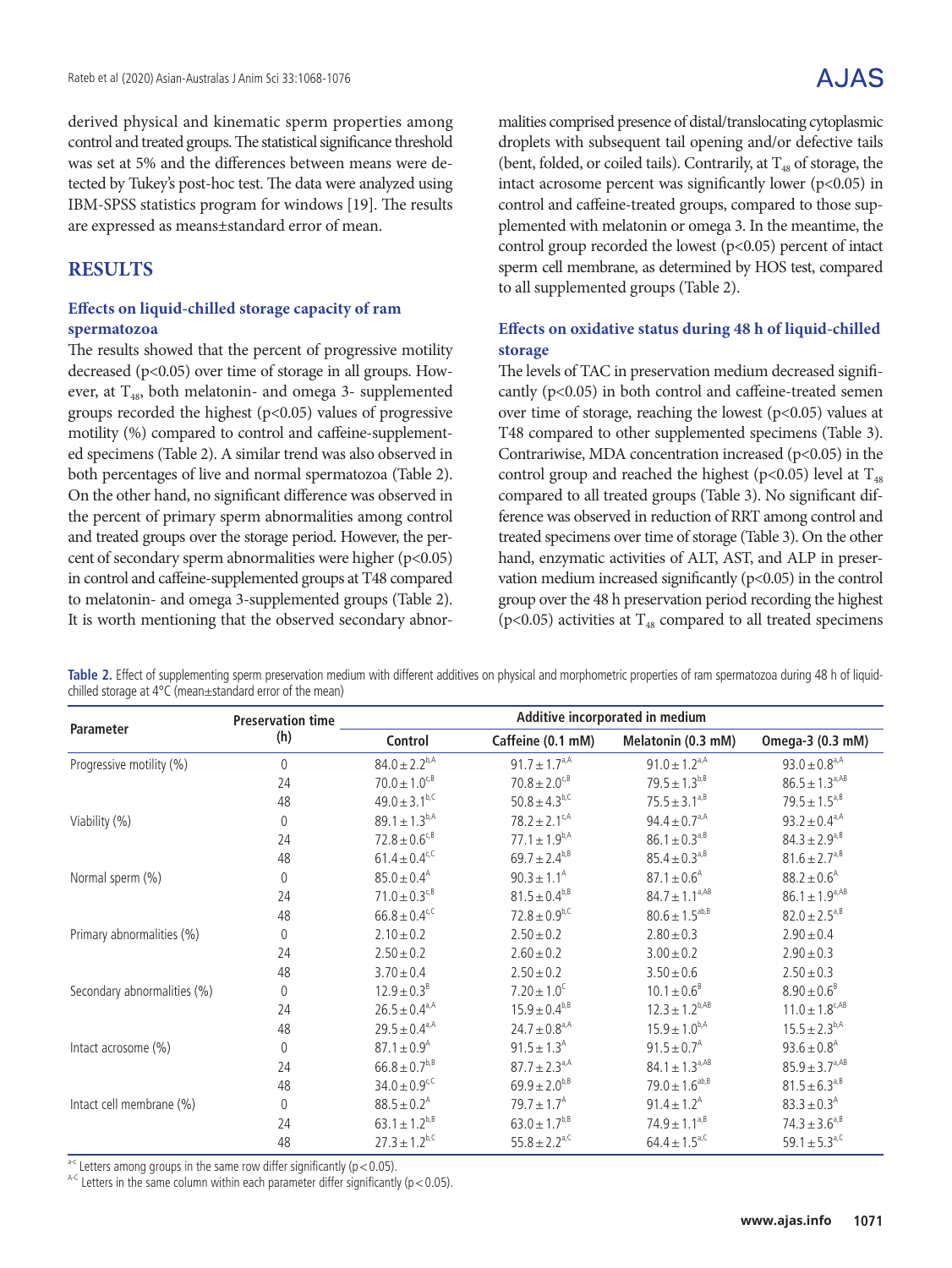# A.JAS

Table 3. Influence of incorporating different additives into ram sperm diluent on oxidative stress indices and enzymatic activities during 48 h of liquid-chilled storage at 4°C (mean±standard error of the mean)

| Parameter  | <b>Preservation time</b><br>(h) |                               | Additive incorporated in medium |                               |                              |  |
|------------|---------------------------------|-------------------------------|---------------------------------|-------------------------------|------------------------------|--|
|            |                                 | Control                       | Caffeine (0.1 mM)               | Melatonin (0.3 mM)            | Omega-3 (0.3 mM)             |  |
| TAC (mM/L) | $\mathbf 0$                     | $0.68 \pm 0.1$ <sup>a,A</sup> | $0.53 \pm 0.1^{\circ}$          | $0.58 \pm 0.1^{ab}$           | $0.64 \pm 0.1^{\circ}$       |  |
|            | 24                              | $0.48 \pm 0.1^{ab, B}$        | $0.31 \pm 0.1^b$                | $0.52 \pm 0.1^{ab}$           | $0.64 \pm 0.1^{\circ}$       |  |
|            | 48                              | $0.38 \pm 0.1^{b, B}$         | $0.36 \pm 0.1^b$                | $0.64 \pm 0.2$ <sup>a</sup>   | $0.66 \pm 0.1$ <sup>a</sup>  |  |
| MDA (nM/L) | 0                               | $17.1 \pm 1.1^B$              | $15.1 \pm 1.0$                  | $17.9 \pm 1.1$                | $16.0 \pm 1.0$               |  |
|            | 24                              | $18.7 \pm 1.8^8$              | $15.3 \pm 0.4$                  | $15.3 \pm 2.1$                | $16.2 \pm 0.9$               |  |
|            | 48                              | $26.1 \pm 2.3$ <sup>a,A</sup> | $15.3 \pm 0.7^{\circ}$          | $12.9 \pm 0.5^{\circ}$        | $15.1 \pm 1.3^b$             |  |
| <b>RRT</b> | 0                               | $2.50 \pm 0.6$                | $2.70 \pm 0.4$                  | $2.40 \pm 0.9$                | $2.00 \pm 0.8$               |  |
|            | 24                              | $2.50 \pm 0.6$                | $2.60 \pm 0.6$                  | $2.50 \pm 0.5$                | $2.00 \pm 0.9$               |  |
|            | 48                              | $2.60 \pm 0.6$                | $2.40 \pm 0.6$                  | $2.60 \pm 0.5$                | $2.10 \pm 0.6$               |  |
| ALT (U/L)  | 0                               | $94.90 \pm 2.5^8$             | $92.7 \pm 1.3$                  | $94.6 \pm 2.7$                | $88.1 \pm 3.5$               |  |
|            | 24                              | $103.3 \pm 1.9^{a,A}$         | $91.2 \pm 2.2^{ab}$             | $87.4 \pm 1.4^{ab}$           | $78.5 \pm 1.5^{\circ}$       |  |
|            | 48                              | $102.1 \pm 3.6^{\text{a,A}}$  | $93.6 \pm 2.6^{ab}$             | $86.0 \pm 1.4$ <sup>bc</sup>  | $78.9 \pm 3.5^{\circ}$       |  |
| AST (U/L)  | $\theta$                        | $230.6 \pm 6.9$               | $232.1 \pm 3.2$                 | $222.3 \pm 9.7$               | $223.8 \pm 5.4$              |  |
|            | 24                              | $246.7 \pm 5.6^a$             | $238.4 \pm 3.5^b$               | $230.7 \pm 2.5^b$             | $230.3 \pm 6.1^b$            |  |
|            | 48                              | $261.5 \pm 6.8^a$             | $238.9 \pm 6.3^b$               | $230.2 \pm 2.6^b$             | $236.2 \pm 4.1^b$            |  |
| ALP (IU/L) | $\theta$                        | $243.4 \pm 3.9^8$             | $239.9 \pm 9.8^8$               | $246.1 \pm 4.8$               | $242.1 \pm 3.5$              |  |
|            | 24                              | $252.9 + 3.7A$                | $251.1 \pm 6.2^{\circ}$         | $242.2 \pm 2.6$               | $246.1 \pm 9.4$              |  |
|            | 48                              | $263.9 \pm 3.6^{\text{a,A}}$  | $253.7 \pm 3.1^{b,A}$           | $245.3 \pm 4.2$ <sup>bc</sup> | $240.6 \pm 9.3$ <sup>c</sup> |  |

TAC, total antioxidant capacity; MDA, malondialdehyde acetate; RRT, reduction of resazurin dye test; ALT, alanine aminotransferase; AST, aspartate aminotransferase; ALP, alkaline phosphatase.

 $a-c$  Values in the same row with different superscript letters differ significantly ( $p < 0.05$ ).

<sup>A,B</sup> Values in the same column with different superscript letters differ significantly (p < 0.05).

(Table 3).

### **Effects on post-thaw physical and kinematic sperm properties**

The CASA-derived assessment revealed that the omega 3treated specimens recorded the highest  $(p<0.05)$  post-thaw progressive motility (%), whereas the control group recorded the lowest (p<0.05) value (Figure 1). Meanwhile, the control group showed the lowest (p<0.05) percentages of sperm viability and normal spermatozoa compared to each of caffeine-, melatonin- and omega 3- treated groups (Figure 1). Even though no significant difference was observed in post-thaw primary abnormalities among control and treated groups, the percent of secondary sperm abnormalities was significantly higher (p<0.05) in the control group compared to all other treated specimens (Figure 1). Similarly, the results showed that the percent of intact acrosome was significantly lower (p<0.05) in the control group compared to all other treatments (Figure 1). Concurrently, both control and caffeinesupplemented groups exhibited the lowest  $(p<0.05)$  percentages of integrated cell membrane compared to melatonin- and omega 3- supplemented groups (Figure 1).

The results of post-thaw sperm kinematics showed that inclusion of the three additives in cryopreservation medium affected (p<0.05) all sperm motion and velocity patterns except for motion indices of LIN (%) and STR (%) (Figure 2).

In this regard, the percent of post-thaw progressive motility, particularly those of class-A and B, was higher (p<0.05) in both melatonin- and omega 3-supplemented groups compared to those of control and caffeine-supplemented specimens. Furthermore, the melatonin- supplemented group exhibited the highest (p<0.05) percent of non-progressive motility and VAP ( $\mu$ m/s), while recording the lowest ( $p$ <0.05) percent of immotile spermatozoa compared to all other groups (Figure 2). On the other side, values of ALH (μm) were significantly higher ( $p<0.05$ ) in the omega-3 group ( $2.7\pm0.2$   $\mu$ m) than those observed in control (1.8±0.3 μm) and caffeine-supplemented group (1.6±0.2 μm). In addition, the results demonstrated an improvement ( $p$ <0.05) in VCL ( $\mu$ m/s) and VSL ( $\mu$ m/s) in all supplemented specimens compared to that of control (Figure 2).

## **DISCUSSION**

Exposing spermatozoa to cold-shock through chilled storage or cryopreservation alters their cell membrane structure and function due to spontaneous lipid peroxidase reaction (LPO) and increased MDA production. These alterations comprise redistribution of membrane bound phospholipids and proteins as well as membrane permeability and ion exchange [20], which decrease sperm viability and fertility [21] and, eventually, cause sperm death [22]. Ram spermatozoa, having high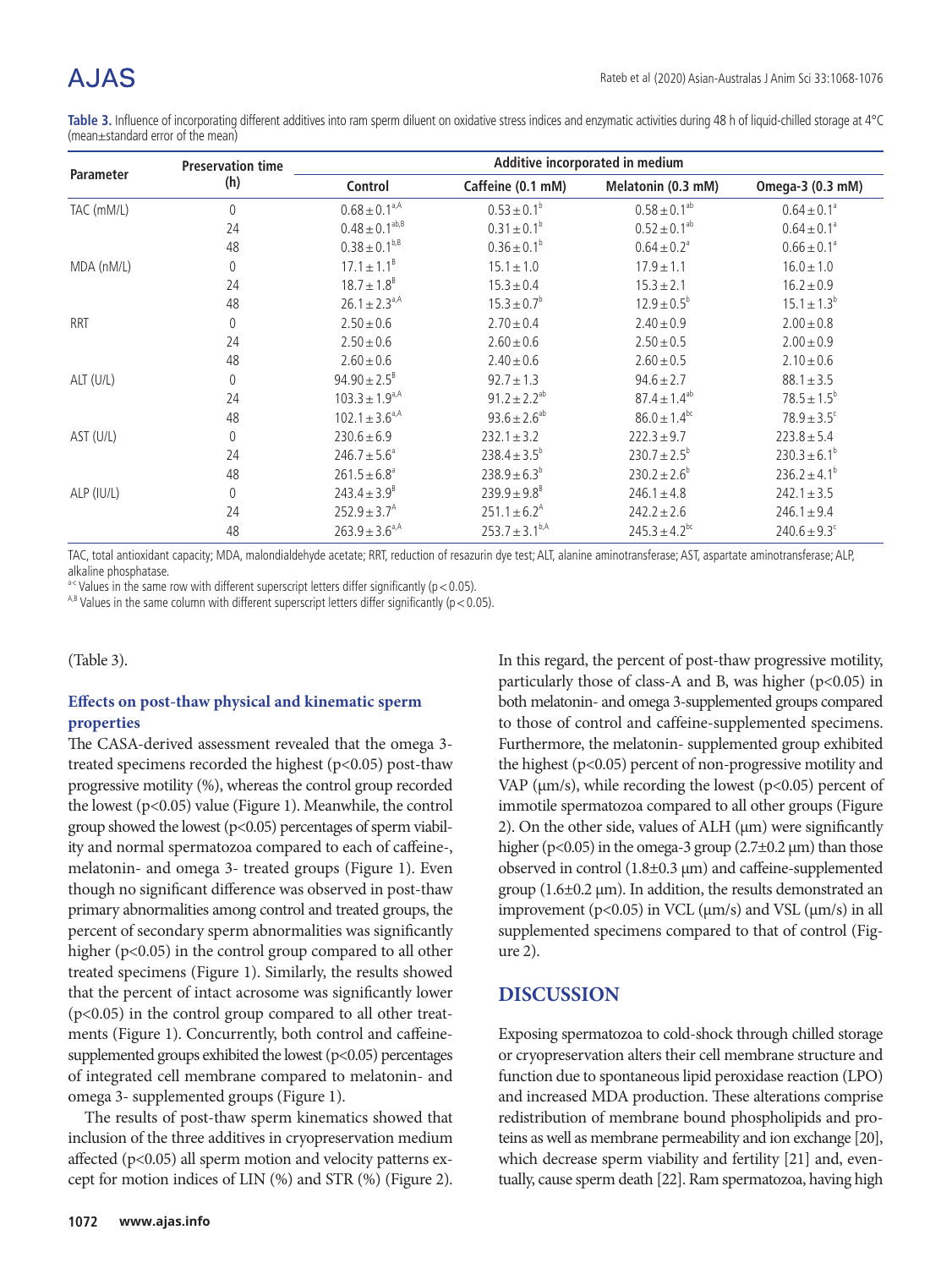

Semen specimens Semen specimens

**Figure 1.** Cryosurvival characteristics of ram spermatozoa after supplementing preservation medium with different additives (mean±standard error of the mean). Control, including was cupplementing preservation was cuppleme untreated; Caffeine, medium was supplemented with 0.1 mM caffeine; Melatonin, medium was supplemented with 0.3 mM melatonin; Omega-3, medium was supplemented with 0.3 mM omega-3 polyunsaturated fatty acids (i.e. eicosapentaenoic acid [20:5 n-3], docosahexaenoic acid [22:6 n-3], and α-linolenic acid [18:3 n-3]).<br>supplemented with 0.3 mM omega-3 polyunsaturated fatt

# **AJAS**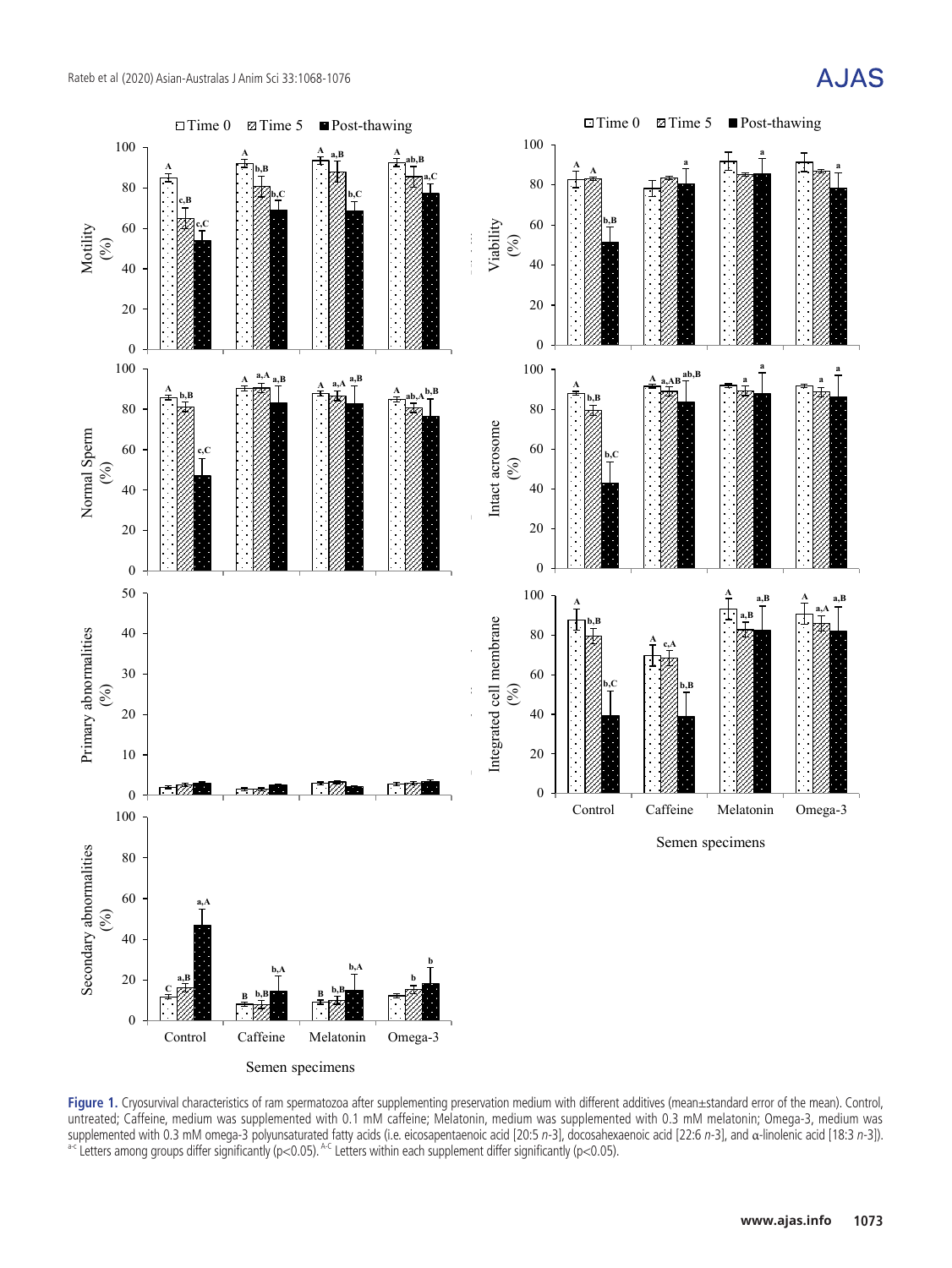# A.JAS

![](_page_6_Figure_2.jpeg)

**Figure 2.** Computer-assisted sperm analysis (CASA)-derived analysis for post-thaw kinematics and velocity pattern of ram spermatozoa after supplementing cryopreservation medium with different additives (mean±standard error of the mean). Prog. Motility, progressive motility (Class-A and B, %); Non-prog mot, nonprogressive motility (Class-C, %); Immotile, (Class-D, %); VCL, curvilinear velocity (μm/s); VSL, straight-line velocity (μm/s); VAP, average path velocity (μm/s); ALH, amplitude of lateral head displacement (μm); LIN, linearity (VSL/VCL, %); WOB, wobble movement coefficient (VAP/VCL, %); STR, straightness (VSL/VAP, %). Control, untreated; Caffeine, medium was supplemented with 0.1 mM caffeine; Melatonin, medium was supplemented with 0.3 mM melatonin; Omega-3, medium was supplemented with 0.3 mM omega-3 polyunsaturated fatty acids (i.e. eicosapentaenoic acid [20:5 n-3], docosahexaenoic acid [22:6 n-3], and α-linolenic acid [18:3 n-3]). <sup>a-c</sup> Letters among groups differ significantly (p<0.05).

concentration of PUFAs in their cell membranes, are exceptionally vulnerable to such stress with subsequent reduced sperm motility and loss of sperm functional integrity during chilled- or cryo- preservation [2,5].

The present results clarified that caffeine supplementation drastically reduced sperm motility and increased secondary morphological abnormalities over chilled-preservation time compared to both melatonin and omega-3. This was combined with decreased TAC and elevated LPO and enzymatic activities in caffeine-treated specimens compared to the other treated groups. Furthermore, although incorporating caffeine into cryopreservation medium increased VCL, VSL, VAP, LIN, and WOB compared to melatonin- and omega 3-treated specimens, it negatively affected integrity of sperm cell membranes. This is in consonance with previous results in rams [23]. Contrariwise, improved sperm acrosome integrity has been reported after caffeine inclusion in sperm diluent of buffalos [24] and camels [25].

Caffeine (1,3,7-trimethylxanthine) is a natural stimulant belonging to the methylxanthine class, and has been utilized as a supplement in sperm capacitation medium to enhance progressive motility in IVF schemes. Caffeine inhibits cyclic nucleotide phosphodiesterase resulting in increased intracellular cyclic adenosine monophosphate. The later acts directly

on sperm plasma membrane channels to increase intracellular calcium ions in sperm flagella and induces immediate sperm hyper-activation [11]. Hyper-activation is commonly observed in spermatozoa undergoing capacitation [26], which may explain the increased levels of altered acrosome/cell membranes observed in caffeine-treated specimens, particularly those subjected to liquid-chilled storage, in the current investigation. Furthermore, sperm hyper-activation implies the high energy state of spermatozoa. This was reflected in the increased sperm kinematic criteria observed in caffeine-treated specimens in the present results. Such increase in sperm kinematics could be attributed to ability of caffeine to activate glycogen phosphorylase and consequent glycogen breakdown into simple sugars [27], available for consumption by spermatozoa to cope with stimulated motility.

On the other side, our results clarified the antioxidant capabilities of melatonin supplementation on counteracting detrimental effects of LPO reaction on chilled- and cryopreserved spermatozoa. In addition to its multiple actions on different physiological processes, melatonin and its metabolites are considered powerful antioxidants due to their ability to scavenge excessive ROS and, thus, protect spermatozoa [28]. Furthermore, melatonin has the potency to improve mitochondrial health state and functions via modulating glu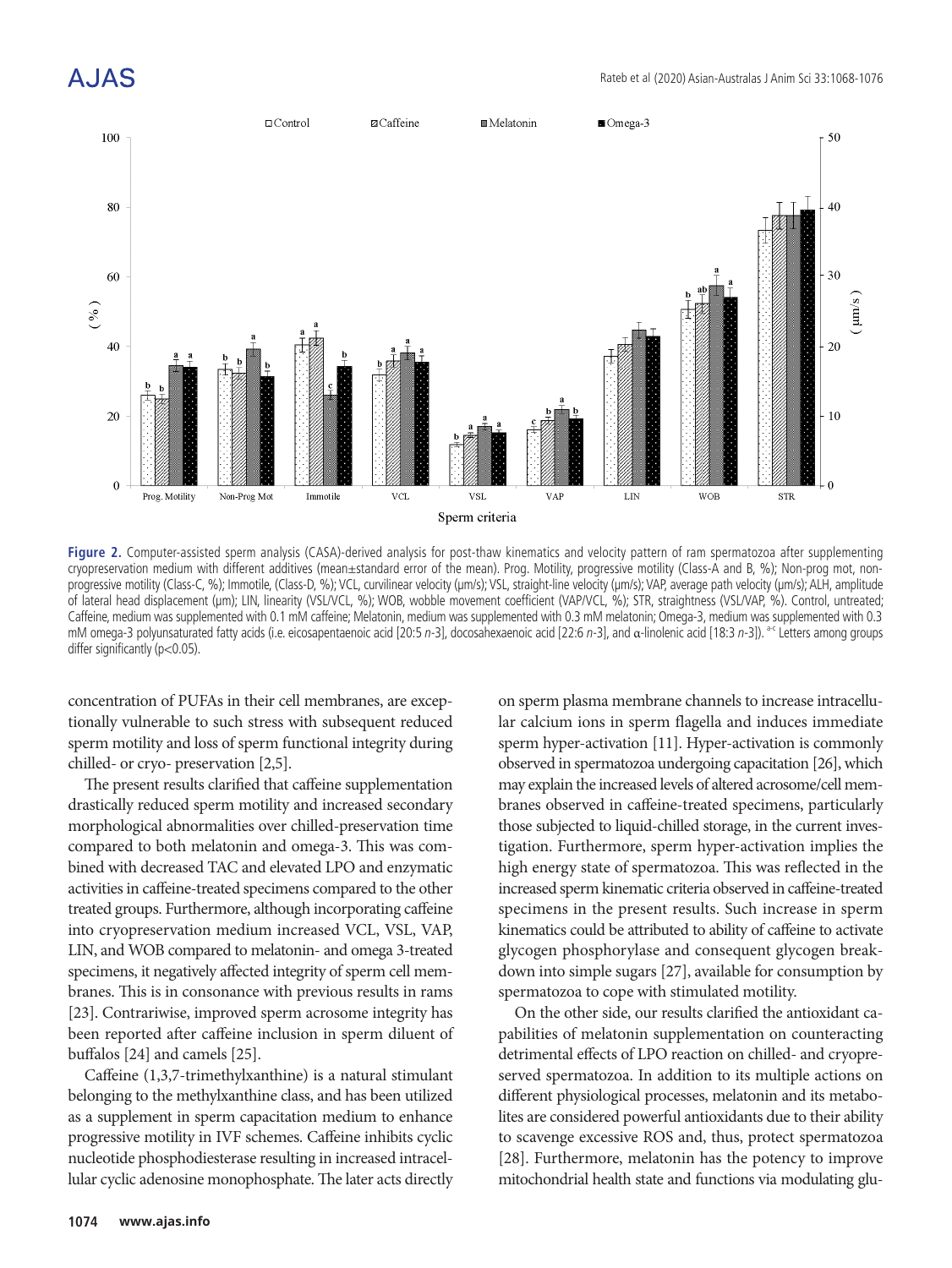tathione activity thereby improving IVF outcomes [10].

The results also demonstrated the protective effects of omega-3 PUFAs on maintaining sperm physical properties and functional integrity during both liquid-chilled and cryostorage. These results are in accordance with those reported previously in rams [14]. Omega-3 comprises a group of essential long chain PUFAs that influence biosynthetic pathways involved in regulation of animals' various functions including reproduc¬tion. The EPA, DHA, and ALA are considered the 3 major *n*-3 PUFAs that target reproductive cells and alter reproductive function and fertility [29]. These *n*-3 PUFAs act directly on sperm membrane lipid composition to promote creation of microdomains with different flexibility, fluidity, fusogenicity, and permeability characteristics, hence, they were regarded as the major determinants of sperm mobility characteristics, cold sensitivity, viability and membrane integrity [30]. Moreover, they provide spermatozoa with energy and regulate membrane proteins thereby maintaining sperm viability during exposure to cold stress [31].

In summary, our results accentuated potency of both melatonin and omega-3 PUFAs when incorporated into chilledand cryo-preservation medium on ameliorating the deleterious effects of oxidative stress and, consequently, maintaining sperm physical and kinematic properties compared to caffeine supplementation. Further studies are still needed to declare the effects of inclusion of these additives in sperm preservation medium on AI and IVF outcomes.

## **CONFLICT OF INTEREST**

We certify that there is no conflict of interest with any financial organization regarding the material discussed in the manuscript.

## **ACKNOWLEDGMENTS**

The authors are grateful to Prof. K. El-Bahrawy for providing the melatonin, and to Prof. M. Al-Dequen and all the staff of Al-Andalos Medical Lab. for providing all the facilities to perform the CASA analysis.

## **REFERENCES**

- 1. Baldassare H, Karatzas CN. Advanced assisted reproduction technologies (ART) in goats. Anim Reprod Sci 2004;82-83: 255-66. https://doi.org/10.1016/j.anireprosci.2004.04.027
- 2.Câmara DR, Mello-Pinto MMC, Pinto LC, Brasil OO, Nunes JF, Guerra MMP. Effects of reduced glutathione and catalase on the kinematics and membrane functionality of sperm during liquid storage of ram semen. Small Rumin Res 2011; 100:44-9. https://doi.org/10.1016/j.smallrumres.2011.05.010
- 3. Faigl V, Vass N, Jávor A, et al. Artificial insemination of small

ruminants - a review. Acta Vet Hung 2012;60:115-29. https:// doi.org/10.1556/AVet.2012.010

- 4. Peña FJ, Rodríguez-Martinez H, Tapia JA, Ortega Ferrusola C, Gonzalez Fernández L, Macías García B. Mitochondria in mammalian sperm physiology and pathology: a review. Reprod Domest Anim 2009;44:345-9. h https://doi.org/10. 1111/j.1439-0531.2008.01211.x
- 5.Ashrafi I, Kohram H, Naijian H, Bahreini M, Poorhamdollah M. Protective effect of melatonin on sperm motility parameters on liquid storage of ram semen at 5°C. Afr J Biotechnol 2011; 10:6670-4.
- 6.Agarwal A, Saleh RA, Bedaiwy MA. Role of reactive oxygen species in the pathophysiology of human reproduction. Fertil Steril 2003;79:829-43. https://doi.org/10.1016/S0015-0282(02) 04948-8
- 7.Alvarez JG, Storey BT. Differential incorporation of fatty acids into and peroxidative loss of fatty acids from phospholipids of human spermatozoa. Mol Reprod Dev 1995;42:334-46. https://doi.org/10.1002/mrd.1080420311
- 8. Soren S, Singh SV, Singh P. Influence of season on seminal antioxidant enzymes in Karan Fries bulls under tropical climatic conditions. Turk J Vet Anim Sci 2016;40:797-802. https:// doi.org/10.3906/vet-1603-76
- 9. Mostafa T, Anis T, Imam H, El-Nashar AR, Osman IA. Seminal reactive oxygen species‐antioxidant relationship in fertile males with and without varicocele. Andrologia 2009;41:125-9. https:// doi.org/10.1111/j.1439-0272.2008.00900.x
- 10.El-Raey MR, Badr R, Darwish GM. Evidences for the role of melatonin as a Protective additive during buffalo semen freezing. Am J Anim Vet Sci 2014;9:252-62. https://doi.org/10. 3844/ajavsp.2014.252.262
- 11.El-Shahat KH, Taysser MI, Badr MR, Zaki KA. Effect of heparin, caffeine and calcium ionophore A23187 on *in vitro*  induction of the acrosome reaction of fresh ram spermatozoa. Asian Pac J Reprod 2016;5:148-55. https://doi.org/10.1016/ j.apjr.2016.01.012
- 12.Kaka A, Wahid H, Rosnina Y, et al. Alpha-linolenic acid supplementation in tris extender can improve frozen–thawed bull semen quality. Reprod Domest Anim 2015;50:29-33. https:// doi.org/10.1111/rda.12445
- 13.NRC, National Research Council of the National Academies. Nutrient requirement of small ruminants: sheep, goats, cervids, and new world camelids. Washington DC, USA: National Academies Press; 2007. https://doi.org/10.17226/11654
- 14.Rateb SA. Influence of omega-3 incorporation in sperm preservation medium on physical and kinematic properties of chilled and cryopreserved ram spermatozoa. Reprod Domest Anim 2018;53:1506-16. https://doi.org/10.1111/rda.13289
- 15.Abd El-Hamid IS. Effect of adding different levels of caffeine in the extender on some biochemical constituents, enzymatic activities and physical characteristics of chilled and frozen ram semen. Reprod Domest Anim 2019;54:225-33. https://